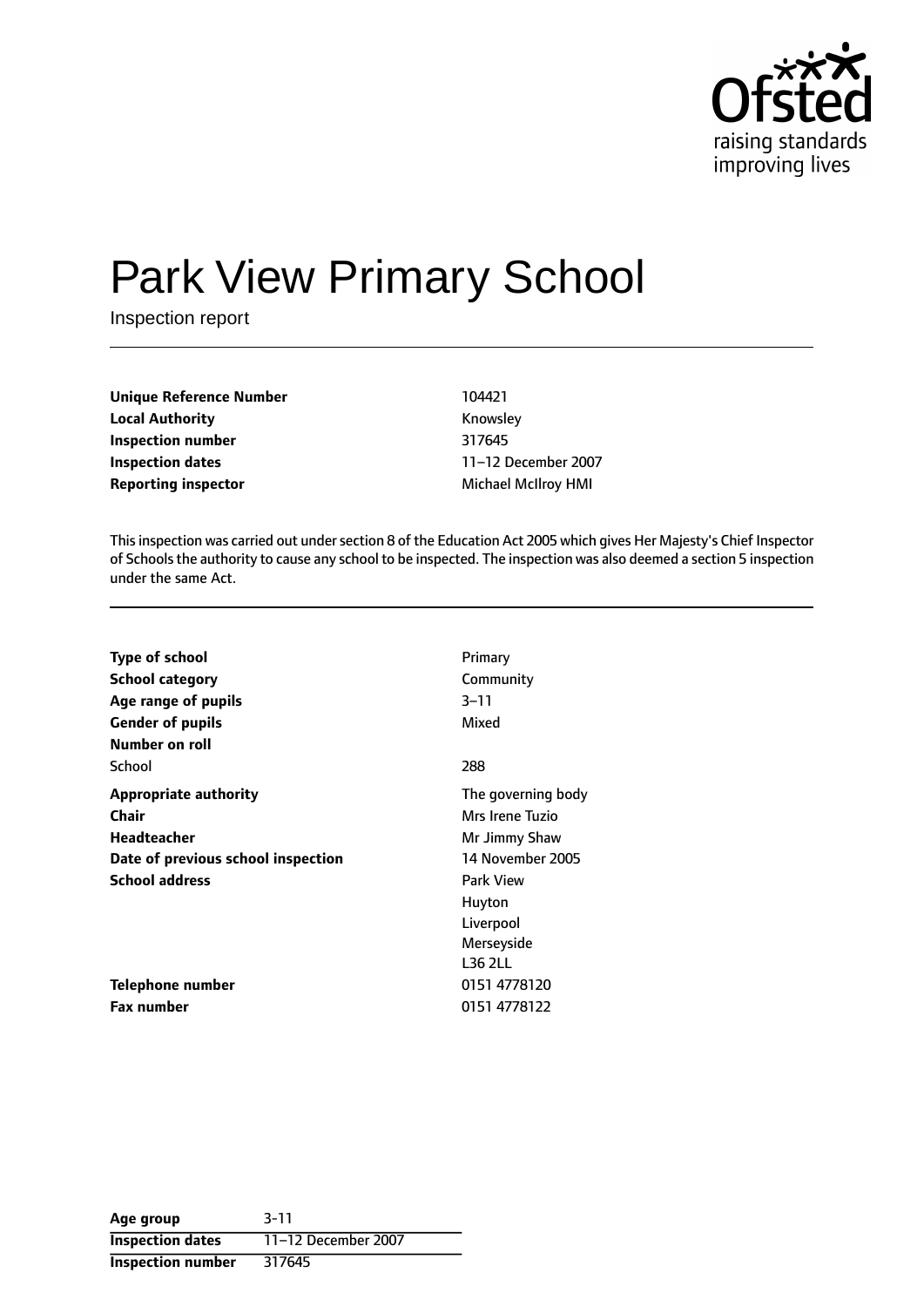.

© Crown copyright 2007

#### Website: www.ofsted.gov.uk

This document may be reproduced in whole or in part for non-commercial educational purposes, provided that the information quoted is reproduced without adaptation and the source and date of publication are stated.

Further copies of this report are obtainable from the school. Under the Education Act 2005, the school must provide a copy of this report free of charge to certain categories of people. A charge not exceeding the full cost of reproduction may be made for any other copies supplied.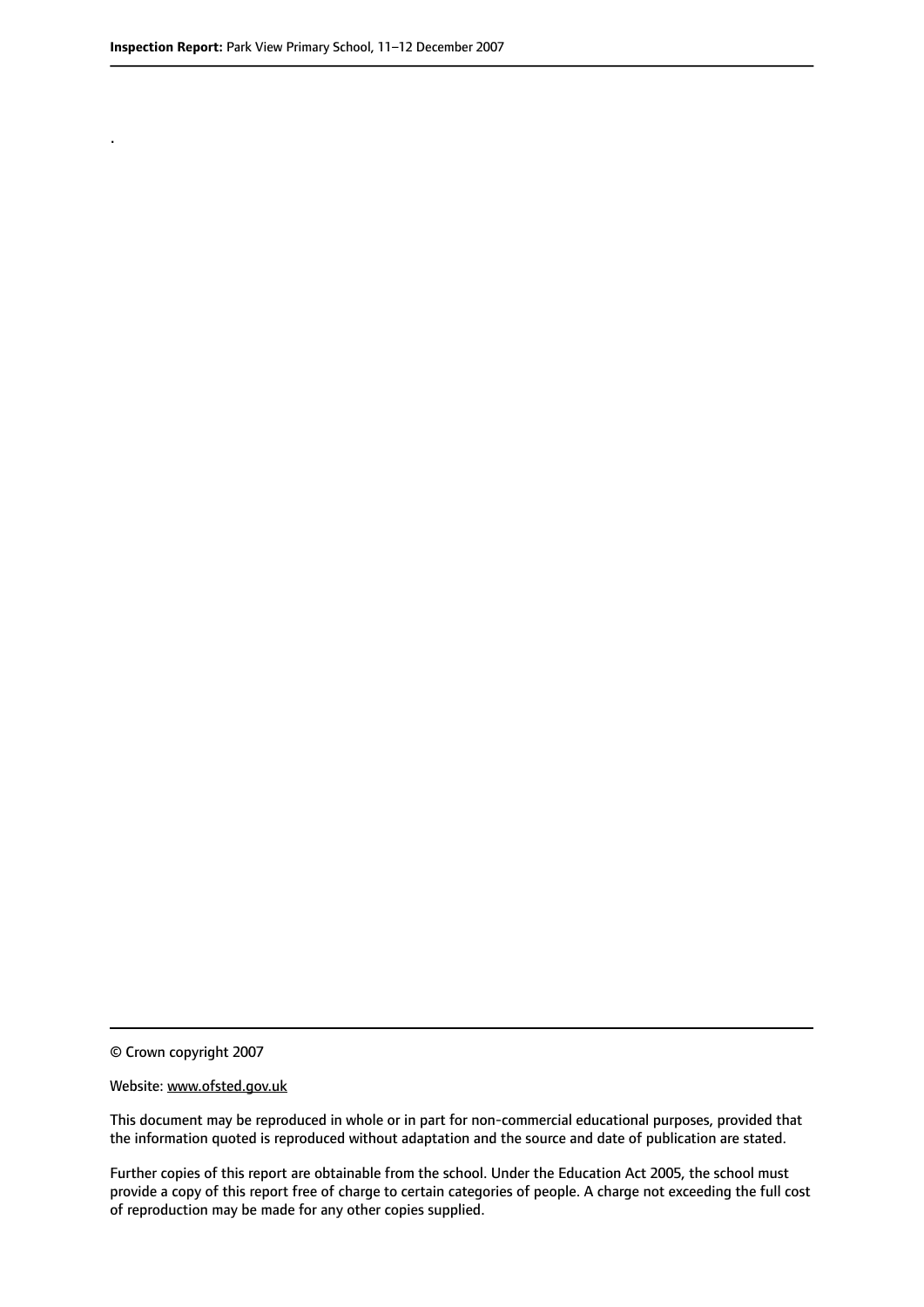# **Introduction**

The inspection was carried out by one of Her Majesty's Inspectors and two Additional Inspectors.

## **Description of the school**

The school is larger than average and serves an area where deprivation is three times that found nationally. Almost all pupils are of White British heritage and the number of pupils entitled to free school meals is three times the average. The level of pupils with learning difficulties and/or disabilities is more than twice the average. The proportion of pupils with statements of educational need is higher than in most schools.

The school holds a number of awards, including the Activemark and the Silver Artsmark.

## **Key for inspection grades**

| Grade 1 | Outstanding  |
|---------|--------------|
| Grade 2 | Good         |
| Grade 3 | Satisfactory |
| Grade 4 | Inadequate   |
|         |              |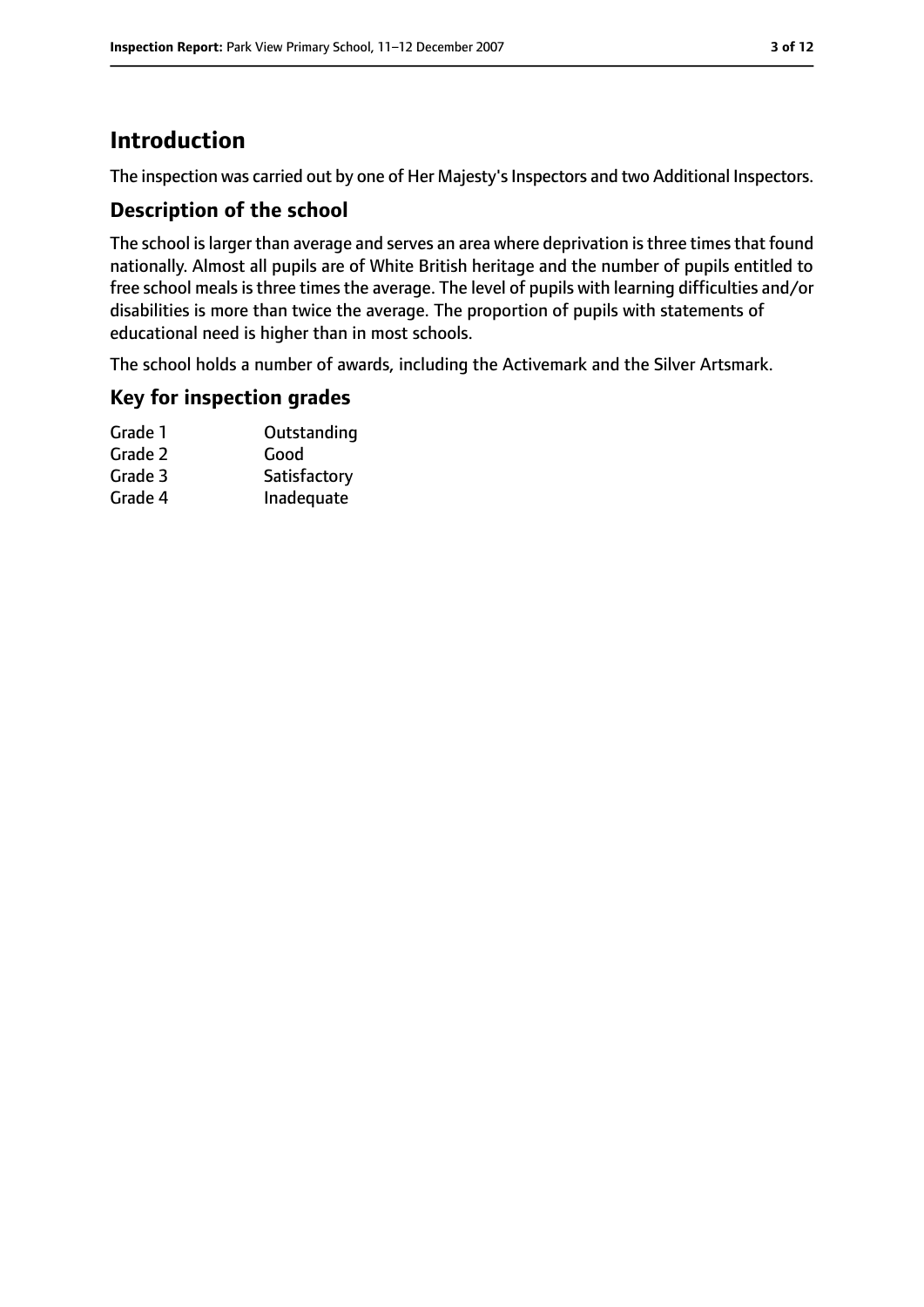# **Overall effectiveness of the school**

#### **Grade: 3**

In the inspection of November 2005, the school was judged to require special measures and asked to: improve leadership and management; raise standards in English and mathematics; improve teaching; develop assessment and tracking systems; and ensure that the support available to pupils helped them to understand how to improve their work. In accordance with section 13 (4) of the Education Act 2005, HMCI is of the opinion that the school no longer requires special measures. It is now providing an acceptable standard of education for its pupils.

Key to the improvement of the school has been the pivotal role played by the headteacher and deputy headteacher. Together they have effectively and systematically tackled its weaknesses and created the conditions for good learning. They have strengthened leadership by developing an effective and supportive senior management team, restored stability in staffing and created a strong team spirit amongst teachers and governors. Consequently, staff morale is high in this improving school. Major improvements have been made to pupils' behaviour and attendance. A positive, calm, attractive and welcoming learning environment, where pupils can thrive, has been created.

Good progress has been made in addressing the issues identified in the last inspection. Robust monitoring procedures and appropriate training have improved the quality of teaching and learning. This is now satisfactory overall. The consistent application by staff of the firm, but fair, discipline policy has ensured that much less time is lost in lessons on account of inappropriate behaviour. Planning is more thorough and greater account is taken of the needs of individual pupils. Work is not, however, always matched sufficiently well to the different needs of pupils. Thisis a particular weaknessforsome of the least able pupils. Good assessment and tracking systems have been developed. These enable the school to identify and tackle underachievement. Consequently, the school holds staff accountable for the progress made by pupils in their classrooms. This has impacted well on standards at Key Stage 2.

Children receive a good start to their education in the Foundation Stage where they achieve well. Progress is steady at Key Stage 1 and in the younger classes at Key Stage 2 but improves well as pupils move into Years 5 and 6. Standards have risen sharply at Key Stage 2 and the school achieved most of its academic targets. Nonetheless, standards overall remain well below average, particularly in mathematics and English. Pupils' attainment is also very low in writing and in mathematics in Key Stage 1. The care, guidance and support that pupils receive have also improved and are now satisfactory. However, there are inconsistencies in the academic guidance which pupils receive. Not all marking enables pupils to understand what it is they must do in order to improve.

The personal development and well-being of pupils are good. Pupils are proud of their school and the part they have played in its improvement. Their enjoyment of school is reflected in their good attendance and in the good take-up of the many extra-curricular activities offered by the satisfactory curriculum. Pupils understand well the importance of leading healthy lifestyles. The strong influence of the school's behaviour code, the 'Park View Values', is seen in pupils' good behaviour and their good understanding of teamwork and fair play.

Pupils and parents are very positive about the school and trust the staff. Parents, in particular, talk about the improvements in the school, how happy their children are and the approachability and effectiveness of the headteacher and the staff. Governance is good and finances are well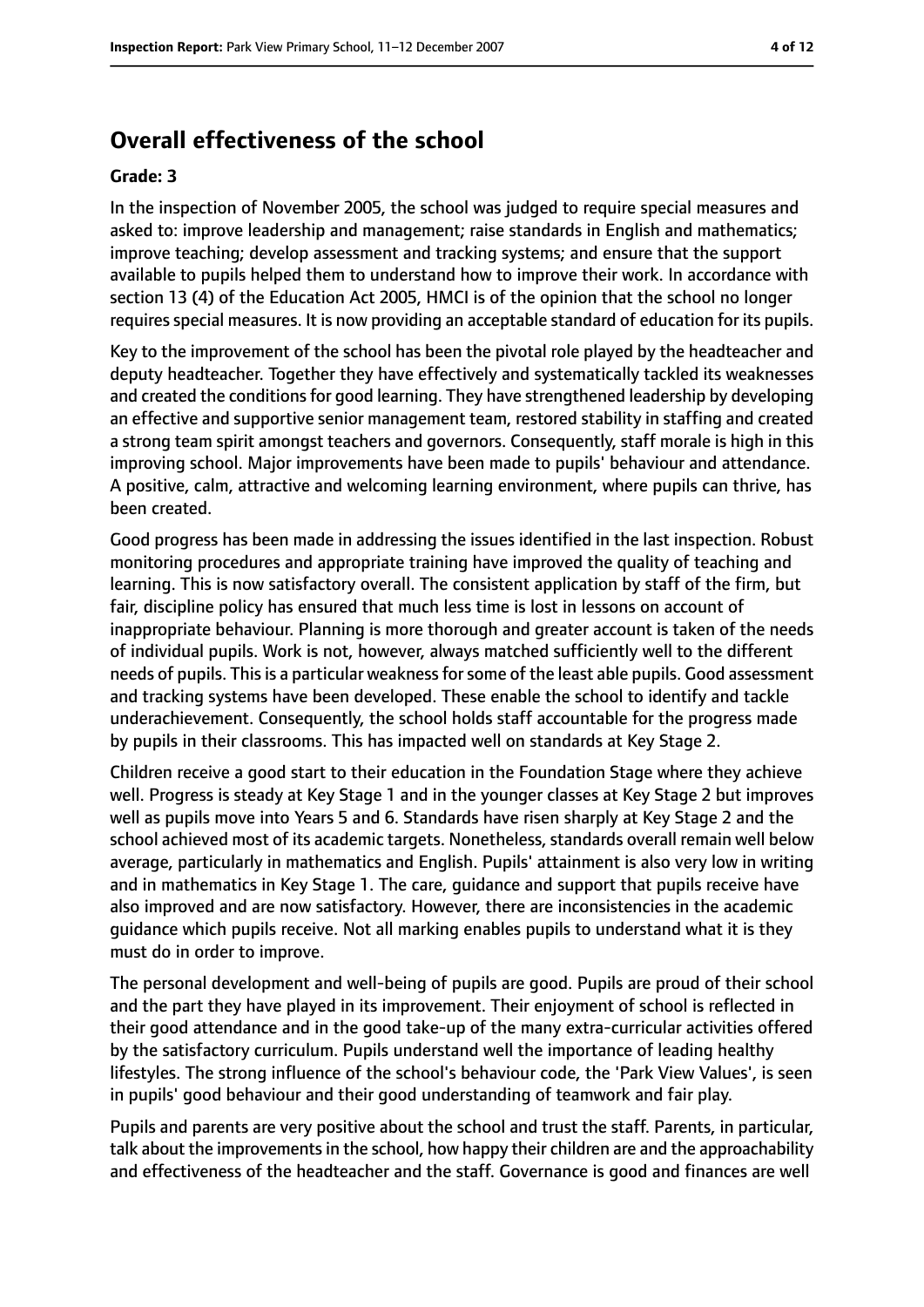administered. The school has good capacity to improve further and now offers satisfactory value for money.

## **Effectiveness of the Foundation Stage**

#### **Grade: 2**

The Foundation Stage is well led and organised. The majority of children enter with abilities in learning that are well below what is expected for their age group. Effective teaching ensures that they make good progress in their learning and personal development. Nonetheless, by the time they leave the Foundation Stage, most children are still working below national expectations due to their low starting point. Good links with parents, developed by a programme of home visits before they begin school, ensure that children new to the schoolsettle quickly into school life. A well-considered 'induction' topic successfully introduces children to the school's code of values and its routines. The effectiveness of this approach can be seen in children's good behaviour. Children's needs, including those of learners with learning difficulties and/or disabilities, are carefully assessed and their achievements are diligently tracked and recorded. A varied curriculum offers children a rich and stimulating diet of experiences and activities, such as visits to a local farm. Topics, such as 'people who help us', are interwoven well into daily activities and supported by visits from outside agencies, such as the police. An appropriately strong emphasis is placed on developing children's speaking and listening skills and personal development and well-being, which is reflected in their good attitudes to learning and their improving communication and language skills.

## **What the school should do to improve further**

- Raise standards in writing and mathematics, particularly in Key Stage 1.
- Improve the academic quidance which pupils receive so that all pupils know what they have to do in order to improve.
- Increase the level of challenge for lower achieving pupils, particularly in Key Stage 1.

A small proportion of the schools whose overall effectiveness is judged satisfactory but which have areas of underperformance will receive a monitoring visit by an Ofsted inspector before their next section 5 inspection.

# **Achievement and standards**

#### **Grade: 3**

When pupils' low starting point on entry is taken into consideration, they now make satisfactory progress overall during their time at school. The most recent statutory assessments in Key Stage 2 show that there has been a sharp improvement in standards. This has successfully reversed the declining trend of the previous three years. Results in science and mathematics improved significantly and those in English also rose, albeit more modestly. Standards in science are now average. Despite these improvements, overall standards, and especially those in mathematics, remain well below average. Data provided by the school and inspection evidence indicate that standards are set to rise further. The progress made by pupils in their learning has also improved strongly and is now satisfactory. Achievement in science is above average and that in English average. Whilst pupils' progress in mathematics has improved, it remains below average. Pupils with learning difficulties and/or disabilities also make satisfactory progress and some make good progress. In Key Stage 1, satisfactory teaching enables most pupils to make adequate progress. In 2007, standards remained similar to the very low results recorded in the previous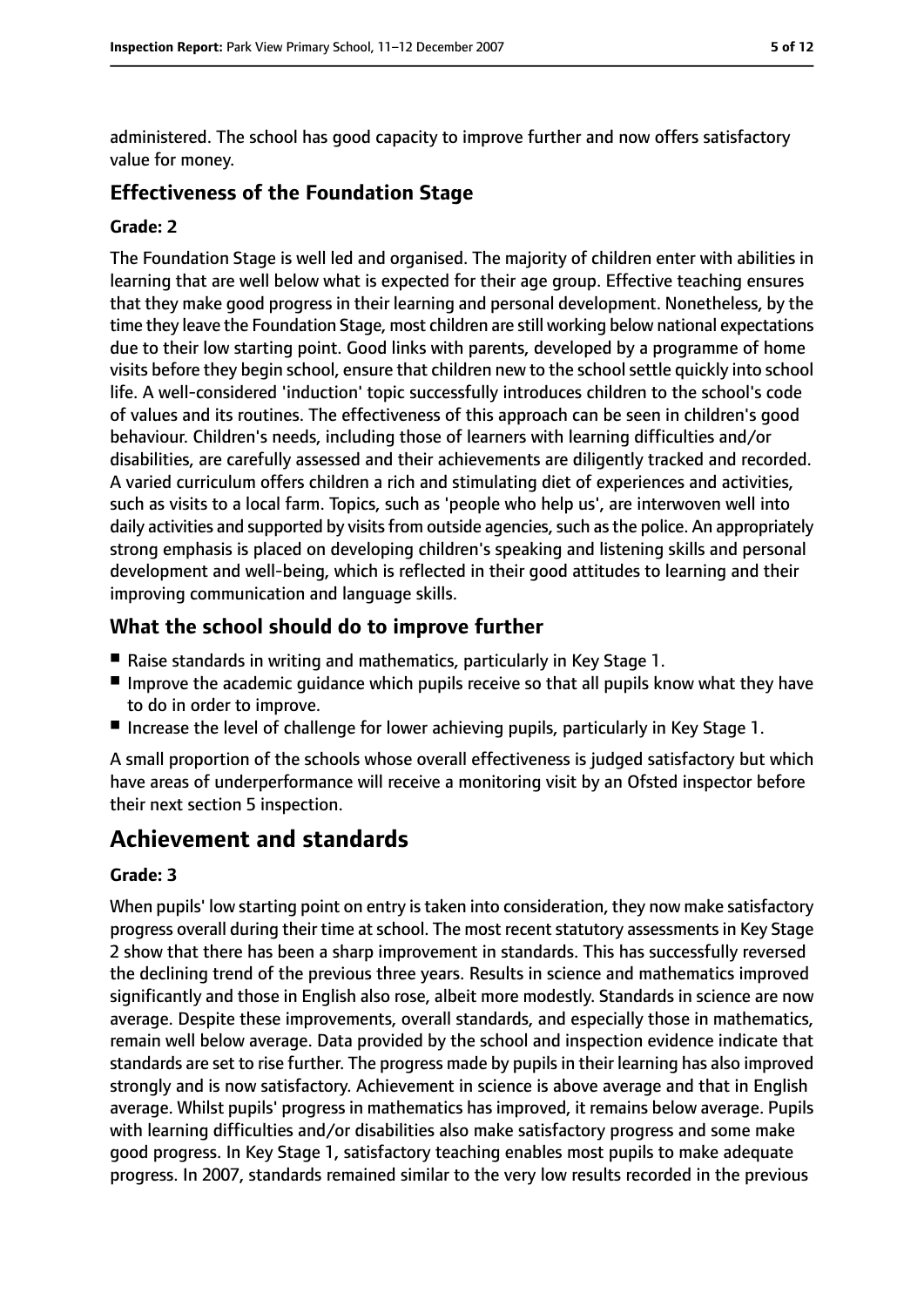year, partly due to weaknesses in the year group. Pupils' attainment was weakest in writing and mathematics.

# **Personal development and well-being**

#### **Grade: 2**

The personal development and well-being of pupils are at the heart of the school's character and it promotes this area of its work well. The spiritual, moral, social and cultural development of pupils is good. Pupils are keen to extend a courteous welcome to visitors and their behaviour is good. They know right from wrong and are tolerant and respectful of others. Pupils enjoy school. In one Year 6 mathematics lesson, they spontaneously and appropriately laughed out loud. In an uplifting rehearsal for the Christmas musical, pupils sang with gusto and the high morale and cheerfulness of staff was also very noticeable. Attendance is good and is improving, due to rigorous monitoring systems and the celebration of good attendance and punctuality. Some small issues about bullying are a concern to some pupils and parents. These are being dealt with vigorously by the school. Healthy menus, lessons and assemblies on healthy eating and the good sporting provision encourage pupils to adopt healthy lifestyles well. Although standards are below average, the school provides numerous opportunities to prepare pupils for their future economic well-being. These include raising their confidence, improving their speaking and listening skills and the development of financial and enterprise skills through the tuck shop and 'Skill Zone' sponsorship. Pupils in Year 6 also produced and sold a newspaper, which highlighted their good work on a topic about the First World War. Pupils make a satisfactory contribution to the community through the elected school council and participation in local competitions.

# **Quality of provision**

## **Teaching and learning**

#### **Grade: 3**

The quality of teaching and learning is satisfactory overall, although much is good, especially in the Foundation Stage and Key Stage 2, where achievement and standards are improving rapidly. Assessment data is well used. The best teaching is conducted at a good pace with a variety of activities that keeps pupils on task and engaged in their learning. Teachers make effective use of information and communication technology (ICT), such as interactive whiteboards, to add visual stimulus and extra variety to lessons. Good teaching encourages pupils to want to learn and to behave well. Positive relationships between adults and learners also encourage good behaviour. Where teaching is less effective, teachers do not plan a wide enough variety of activities to meet the range of learners' needs. Additional adults are not always used effectively to support identified groups of learners, particularly lower attaining pupils, so that their impact on helping them to learn is limited. The pace of lessons is too slow to hold pupils' interest and, as a result, the rate of learning slows and occasionally pupils become distracted.

#### **Curriculum and other activities**

#### **Grade: 3**

The curriculum is broad and balanced and meets statutory requirements. It is satisfactorily matched to the needs of learners and is enriched by a good range of extra-curricular activities, which is much appreciated by pupils. Pupils are able to develop their musical skills through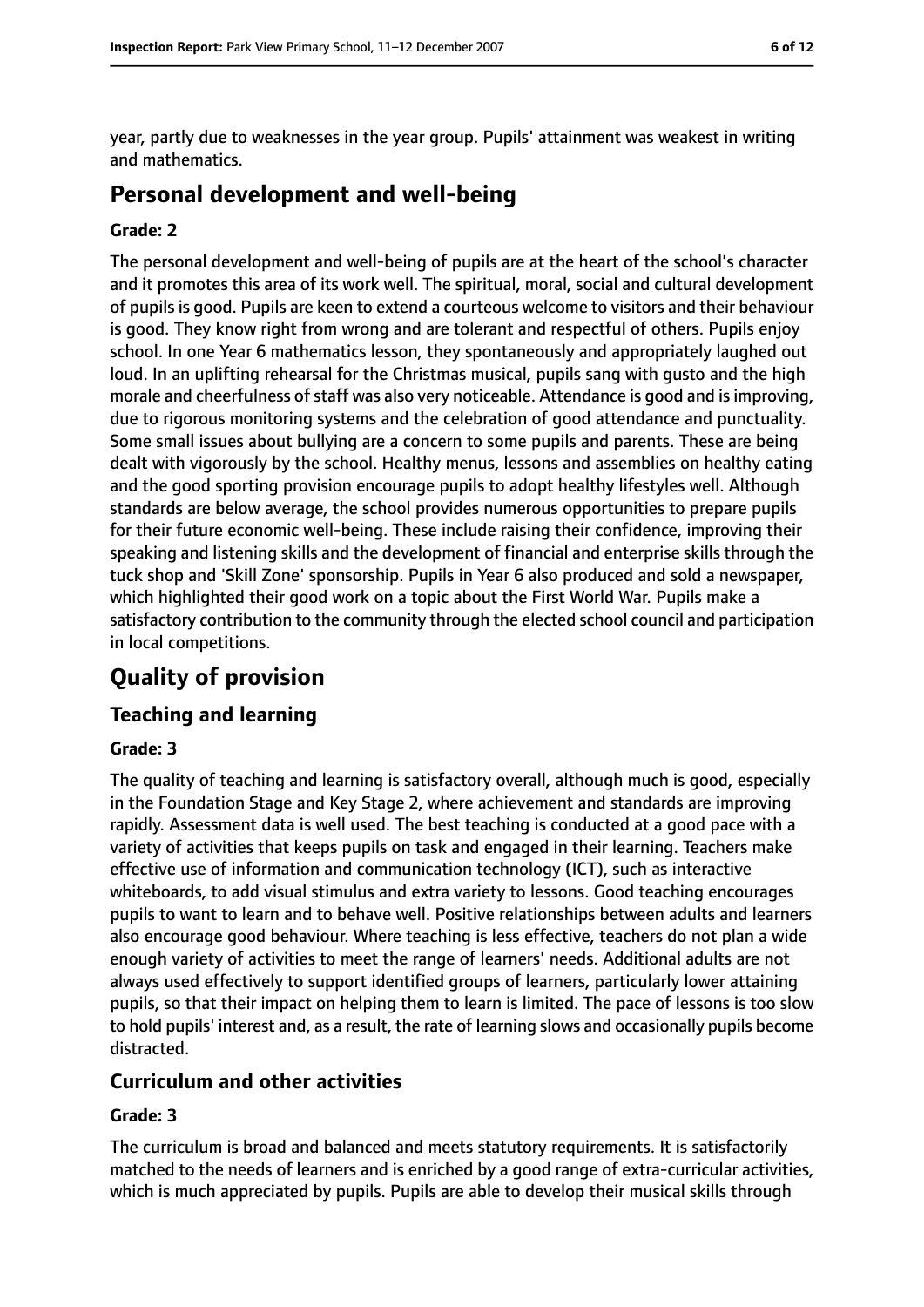dramatic productions, the choir and tuition for brass instruments and guitars. Opportunities in sport include swimming, football, judo and dance. Some pupils also have the opportunity to learn French. There is a strong focus on art and much recent effort has been placed on improving displays in corridors and classrooms. These encourage pupils to try their best and make many areas of the school welcoming. Whole-school theme weeks, such as the recent 'Jurassic Park View' week on dinosaurs, help learners develop their creative skills and reflect the school's growing emphasis on developing pupils' creativity. The provision for ICT has been improved and opportunities are taken to give pupils experience of using interactive whiteboards which further extends their learning and computer skills. The personal, social and health education and citizenship programme effectively promotes pupils' emotional development and is well supported by the whole school and especially by the learning mentor. An appropriate amount of homework supports learning in class. Satisfactory opportunities exist for pupils who have learning difficulties and/or disabilities to make progress in their learning.

## **Care, guidance and support**

#### **Grade: 3**

The care, guidance and support that pupils receive are satisfactory and include some good features. Procedures for the safeguarding of pupils are appropriate and meet current requirements. Pupils are well supervised in and around school. Pupils' personal development is supported and monitored well and the school makes good use of outside agencies to promote the care of pupils. Sound links exist with secondary schools to facilitate pupils' move to the next stage of their education. There are effective systems to promote good behaviour and attendance. Teachers use praise and rewards well to raise pupils' self-esteem and to encourage polite and considerate attitudes. The school's inclusion team meets the emotional and academic needs of pupils with learning difficulties and/or disabilities through accurate observation of their needs and sensitive, planned support. Nonetheless, this is more consistent in Key Stage 2 than in Key Stage 1. Pupils' progress, including that of vulnerable learners, is accurately tracked and teachers use thisinformation well to plan lessons and to identify underachievement.

The quality of marking is inconsistent. Much marking is simply supportive rather than constructive and some pupils do not receive enough guidance on what they must do next to improve their work. Occasionally, the written comments recorded in pupils' books contain language that is difficult for younger pupils to read and understand.

Teachers also do not consistently involve pupils in evaluating their own work or in planning how to improve it.

# **Leadership and management**

#### **Grade: 2**

The school considers this area of its work to be good and inspectors agree. The effective, determined and reflective leadership of the headteacher and deputy headteacher have been instrumental in bringing about the school's improvement. They, and the effective senior leadership team, are deeply committed to improving standards and enriching the pastoral provision for pupils. Issues identified by the last inspection have been well addressed. The successful focus on improving behaviour and learning attitudes, enshrined in the 'Park View Values', has raised expectations of what can be achieved and has created a positive climate that fosters learning. For example, less teaching time is now lost in classes due to inappropriate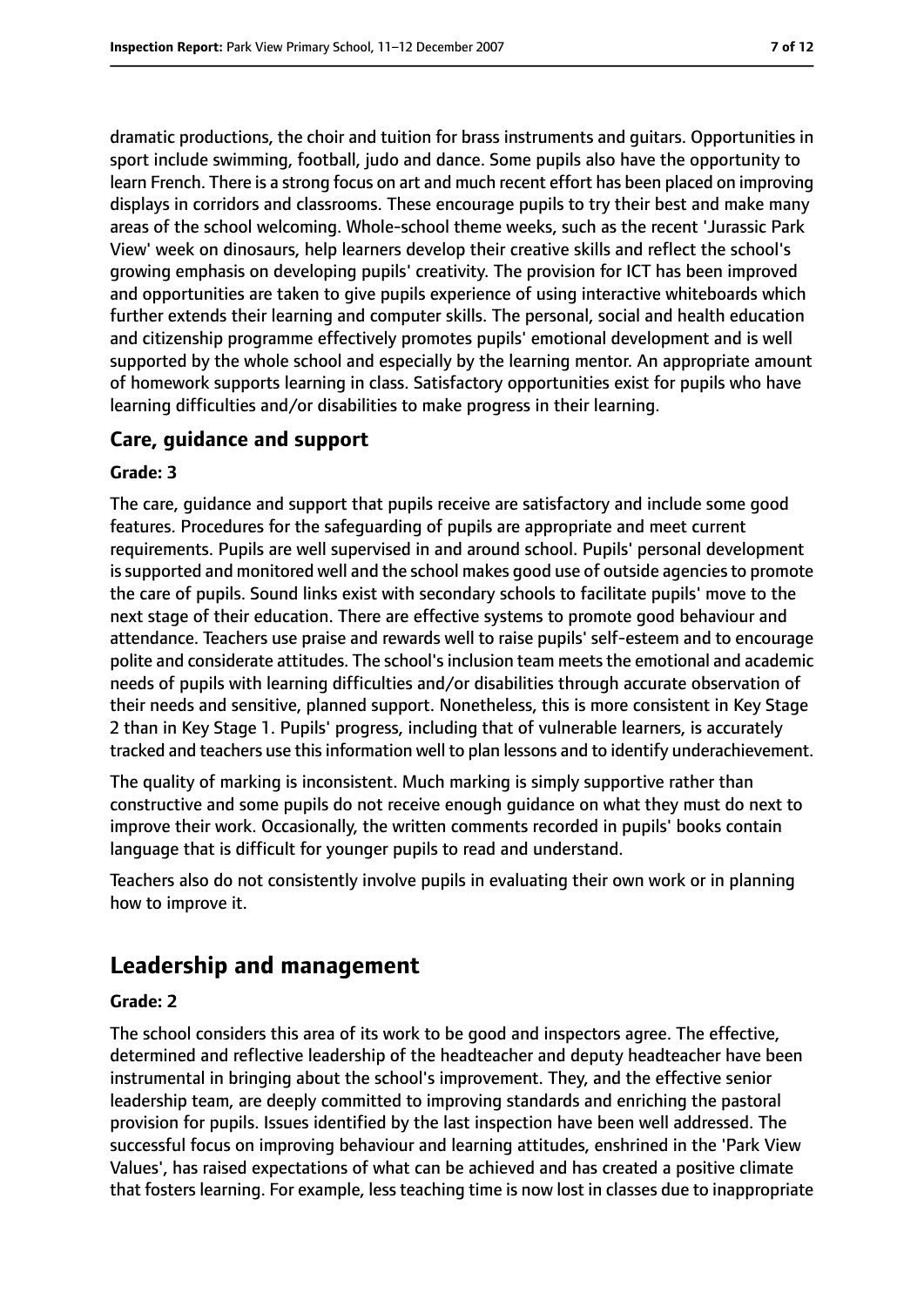behaviour. Stability in staffing has also been restored and the development of a team approach has created a strong sense of common purpose amongst staff and governors.

Weaknesses in teaching have been identified and robustly tackled with the result that teaching is now satisfactory. Good use has been made of a national strategy designed to improve teaching and to raise standards. Regular checking of the school's work provides an accurate view of its strengths and of where it must improve. The development of good assessment and tracking procedures ensure that the school is well informed about the progress that different groups of pupils are making. This information has been well used to target underachievement, especially at Key Stage 2, and to increase the accountability of staff. Data are well used to set appropriately challenging academic targets. Suitable use is also made of assessment information in statutory performance management procedures to raise pupils' performance. As a consequence, standards are rising at the school.

Subject leadership of the core subjects is good. Some managers of foundation subjects lead their area well and have closely monitored work in their subject. Others are at the early stages of developing their roles and the school has apt plans to address this. Governance is effective. Governors strongly support and challenge the school's leadership. They are well informed about the school's progress through a variety of means. For example, every governor shadows a curriculum subject and several have visited lessons and met with subject managers. A number of the latter have also addressed governors' meetings on their subject area. Finances are well administered.

The school has also established strong links with parents who are very supportive of its work. They are kept well informed through regular newsletters. The parent mentor organises activities and classes which have a beneficial impact on their children's work. The school samples the views of parents and their children, acting on this information to improve provision. Good links exist with outside agencies, such as the local school 'learning collaboratives' and local authority consultants. These have been well used to train staff, for example in assessment, and also to provide greater enrichment opportunities in the curriculum for pupils.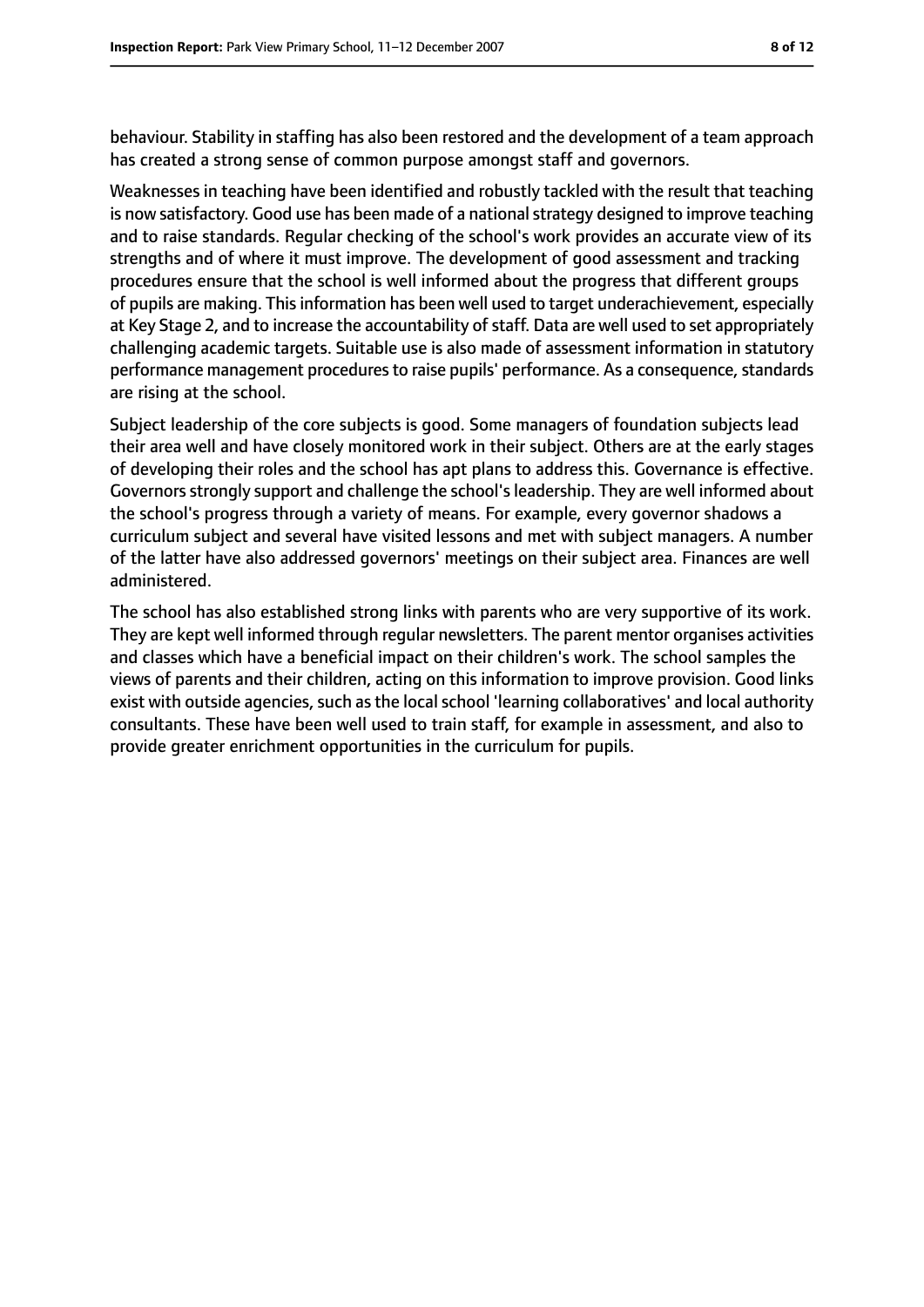**Any complaints about the inspection or the report should be made following the procedures set out in the guidance 'Complaints about school inspection', which is available from Ofsted's website: www.ofsted.gov.uk.**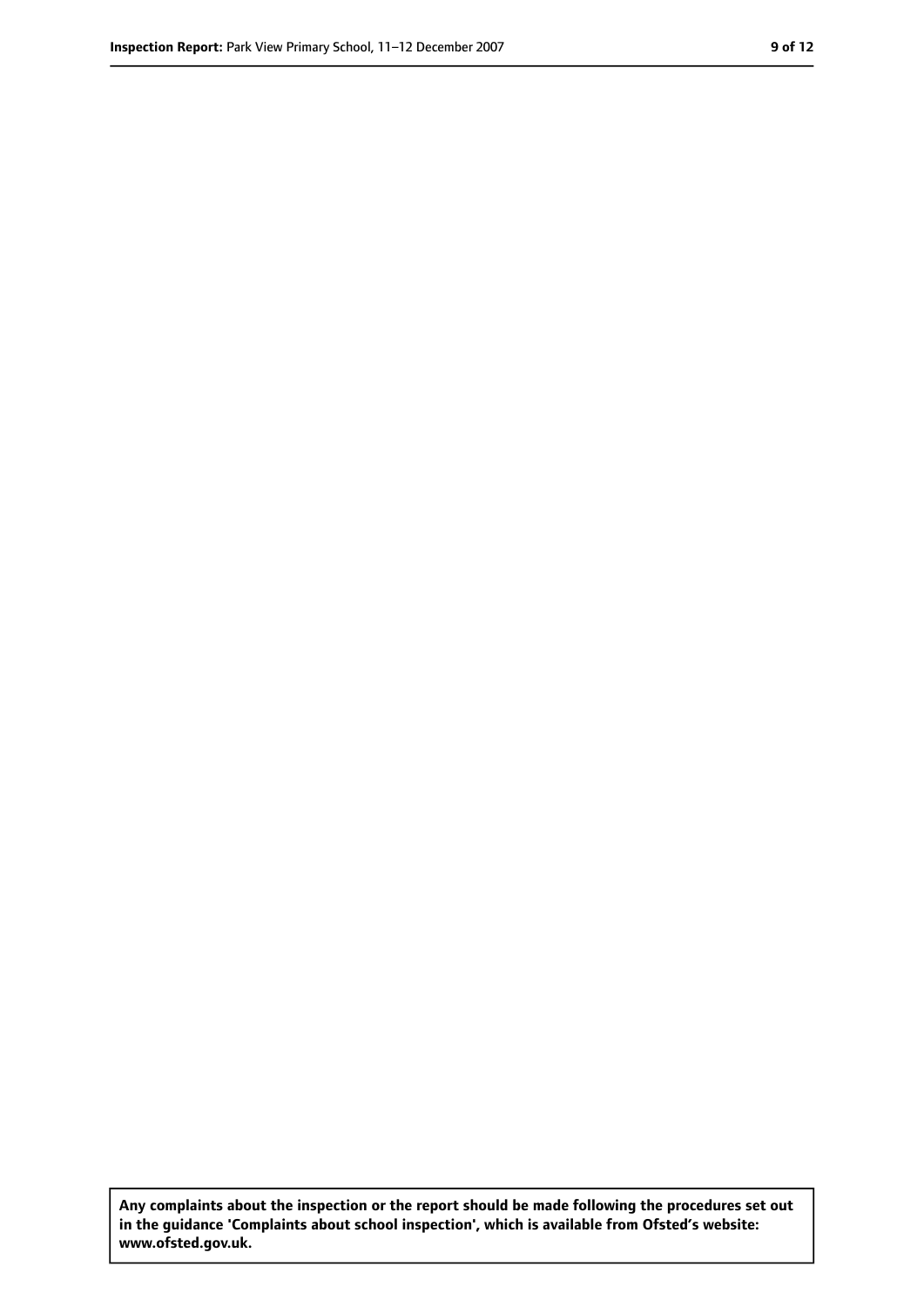# **Inspection judgements**

| $^{\backprime}$ Key to judgements: grade 1 is outstanding, grade 2 good, grade 3 satisfactory, and | <b>School</b>  |
|----------------------------------------------------------------------------------------------------|----------------|
| arade 4 inadequate                                                                                 | <b>Overall</b> |

# **Overall effectiveness**

| How effective, efficient and inclusive is the provision of education, integrated<br>care and any extended services in meeting the needs of learners? |     |
|------------------------------------------------------------------------------------------------------------------------------------------------------|-----|
| Effective steps have been taken to promote improvement since the last<br>inspection                                                                  | Yes |
| How well does the school work in partnership with others to promote learners'<br>well-being?                                                         |     |
| The effectiveness of the Foundation Stage                                                                                                            |     |
| The capacity to make any necessary improvements                                                                                                      |     |

## **Achievement and standards**

| How well do learners achieve?                                                                               |  |
|-------------------------------------------------------------------------------------------------------------|--|
| The standards <sup>1</sup> reached by learners                                                              |  |
| How well learners make progress, taking account of any significant variations between<br>groups of learners |  |
| How well learners with learning difficulties and disabilities make progress                                 |  |

# **Personal development and well-being**

| How good is the overall personal development and well-being of the<br>learners?                                  |  |
|------------------------------------------------------------------------------------------------------------------|--|
| The extent of learners' spiritual, moral, social and cultural development                                        |  |
| The extent to which learners adopt healthy lifestyles                                                            |  |
| The extent to which learners adopt safe practices                                                                |  |
| How well learners enjoy their education                                                                          |  |
| The attendance of learners                                                                                       |  |
| The behaviour of learners                                                                                        |  |
| The extent to which learners make a positive contribution to the community                                       |  |
| How well learners develop workplace and other skills that will contribute to<br>their future economic well-being |  |

# **The quality of provision**

| How effective are teaching and learning in meeting the full range of the<br>learners' needs?          |  |
|-------------------------------------------------------------------------------------------------------|--|
| How well do the curriculum and other activities meet the range of needs<br>and interests of learners? |  |
| How well are learners cared for, guided and supported?                                                |  |

 $^1$  Grade 1 - Exceptionally and consistently high; Grade 2 - Generally above average with none significantly below average; Grade 3 - Broadly average to below average; Grade 4 - Exceptionally low.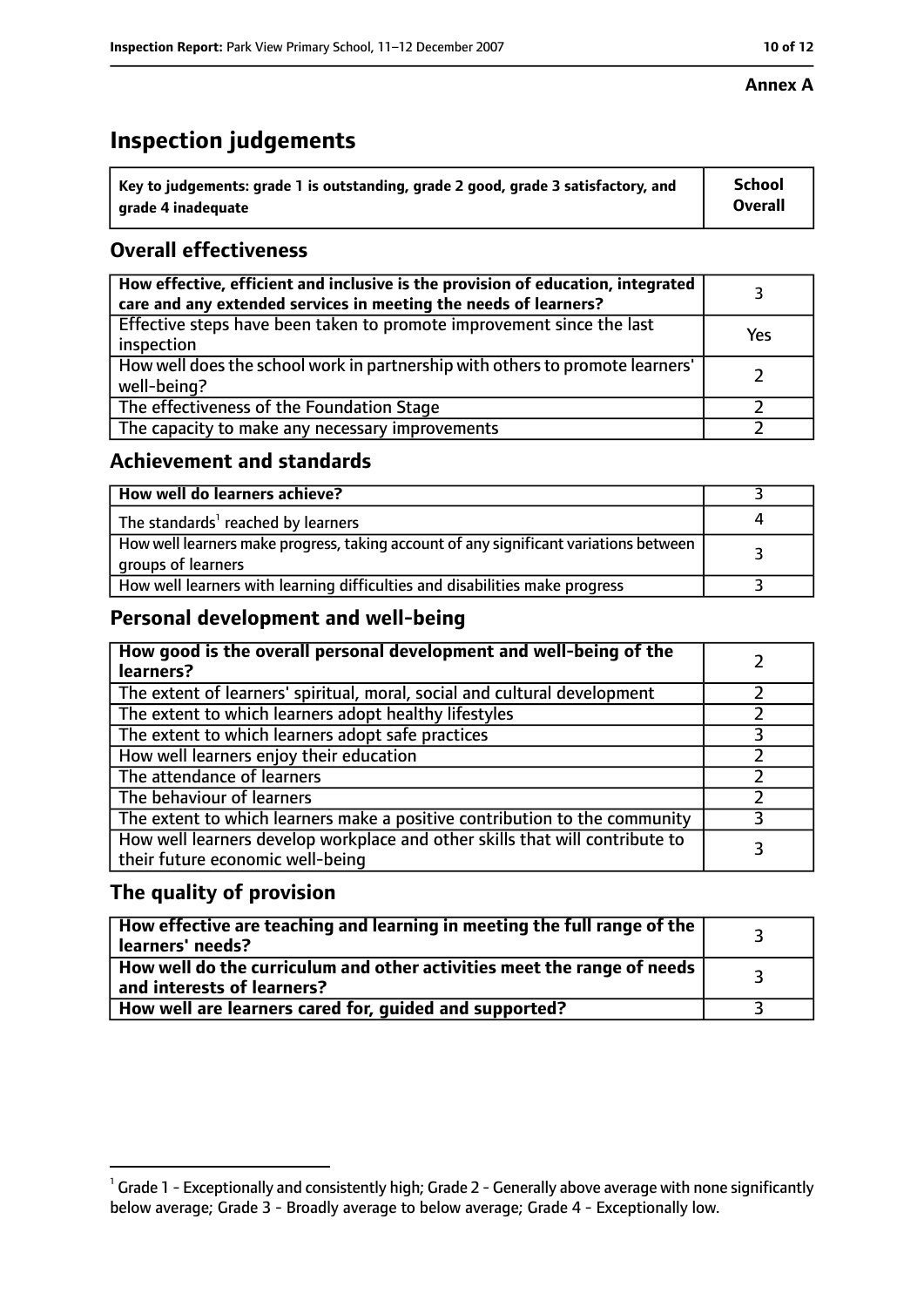# **Leadership and management**

| How effective are leadership and management in raising achievement<br>and supporting all learners?                                              |     |
|-------------------------------------------------------------------------------------------------------------------------------------------------|-----|
| How effectively leaders and managers at all levels set clear direction leading<br>to improvement and promote high quality of care and education |     |
| How effectively leaders and managers use challenging targets to raise standards                                                                 |     |
| The effectiveness of the school's self-evaluation                                                                                               |     |
| How well equality of opportunity is promoted and discrimination tackled so<br>that all learners achieve as well as they can                     | 3   |
| How effectively and efficiently resources, including staff, are deployed to<br>achieve value for money                                          | З   |
| The extent to which governors and other supervisory boards discharge their<br>responsibilities                                                  |     |
| Do procedures for safequarding learners meet current government<br>requirements?                                                                | Yes |
| Does this school require special measures?                                                                                                      | No  |
| Does this school require a notice to improve?                                                                                                   | No  |